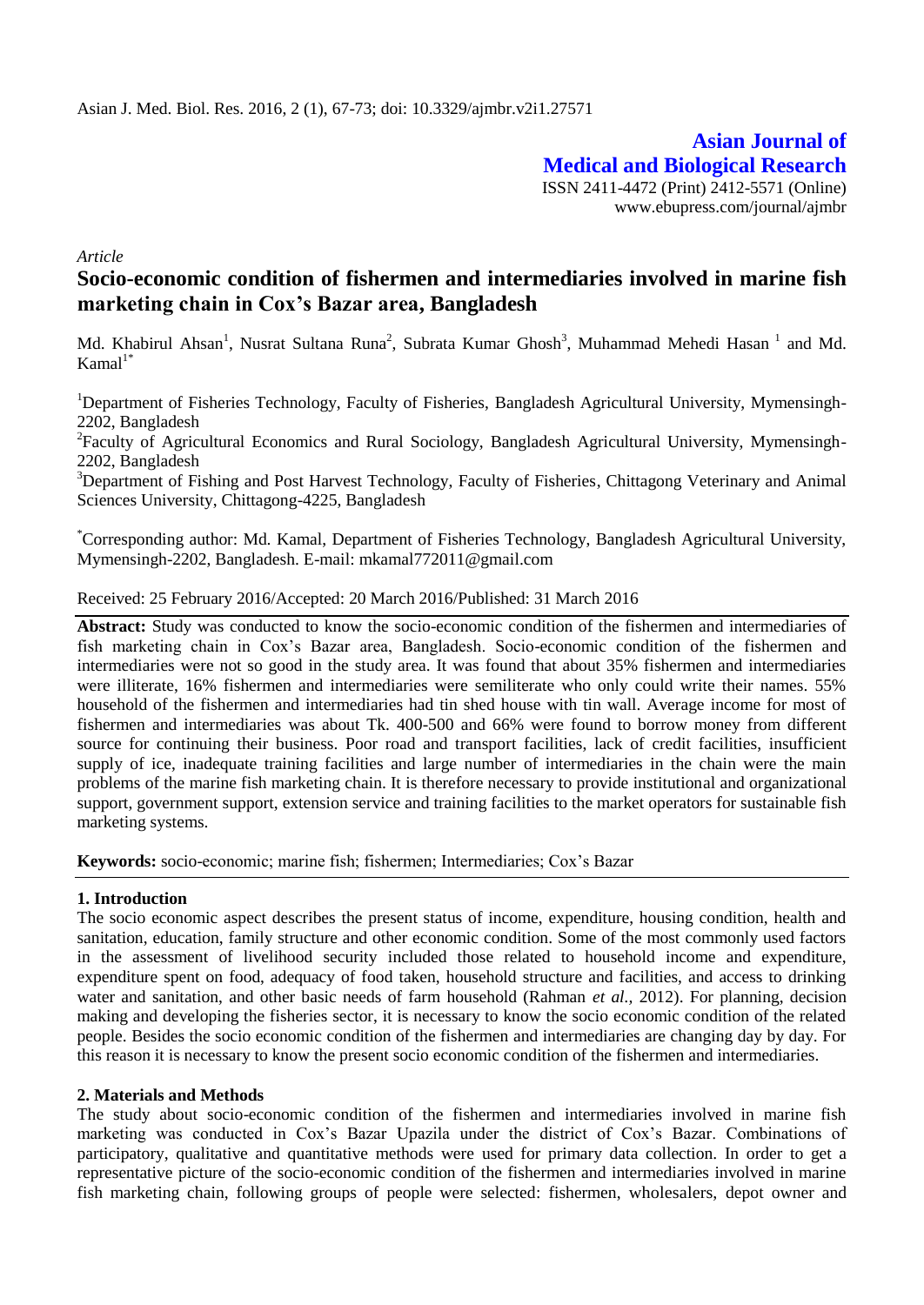retailer.

Sampling is an important part of survey based research. Total sample size of the study was 120 which mainly comprised of 45 fishermen, beparis and depot owner, 40 brokers and marketing agents, and 35 retailers. Questionnaire was prepared for collecting relevant information of the study.

# **2.1. Data collection methods**

Primary data were gathered by field survey. Data were collected for six months from November 2014 to April 2015. Combinations of participatory, qualitative and quantitative methods were used for data collection.

# **2.1.1. Participatory rural appraisal (PRA)**

PRA is a group of methods to collect information in a participatory basis from rural communities. The advantage of PRA over other methods is that it allows a wider participation of the community, the information collected is likely to be more accurate (Chambers, 1992; Nabasa *et al.*, 1995).

# **2.1.2. Questionnaire survey**

For questionnaire survey different market operators such as fishermen, assemblers, wholesalers and retailers were interviewed. The interviews focused on the socio-economic condition of the fishermen and intermediaries involved in fish marketing. Collected data were analyzed using Microsoft Excel.

# **2.2. Data processing and analysis**

After collection, the data were scrutinized and carefully edited to eliminate possible errors and inconsistencies contained in the schedules while recording. The first step was to look into the data of each and every interview schedule to ensure consistency and reliability with the aims and objectives of the study. After completing the pre-tabulation task, they were transferred to Excel sheet.

# **3. Results**

Results attempts to analyze the prevailing social and economic characteristics of the fishermen and intermediaries of the marine fish marketing chain in Cox's Bazar area of Bangladesh. Data were mainly related to age structure, family size, education status, daily income, credit access issues, ownership of land and house, housing pattern, use of electricity and mobile phone, standard of living, credit supply, sanitation facilities, Health and nutrition, sources of drinking and bathing water etc.

# **3.1. Age structure**

The survey revealed that only male fishermen and intermediaries were involved in the marine fish marketing. Fishermen and intermediaries were classified into different age groups. Fishermen and intermediaries from the age group of 31 to 40 years were mainly engaged in marine fish marketing. This group constituted 40 % of total respondents, whereas age group 21 to 30 and 41 to 50 constituted 19 % and 22 % respectively. Contributions from the age below 20 and above 50 are as low as 9 % and 10 % respectively (Figure 1). This might be due to part time fish marketing job and age barrier.



**Figure 1. Distribution of age groups of fishermen and intermediaries in the study area**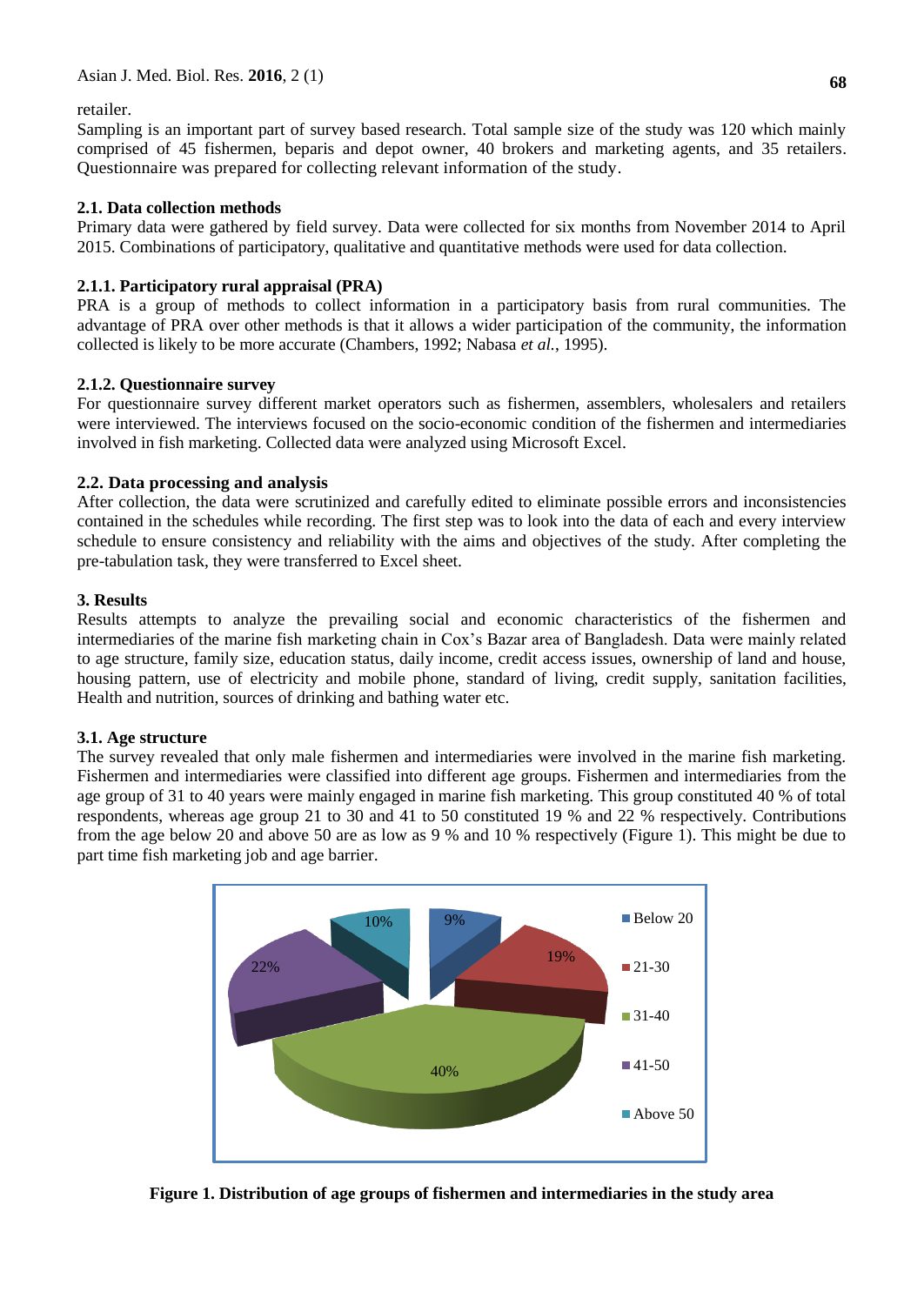#### **3.2. Family size**

Families were classified according to the member i.e. small family with one to four members; medium family with five to six members; large family with seven to eight members; and very large family with nine or more than nine members. The family size was related to the income of the fishermen and intermediaries. Family size also determines the family status and the relationship with the families. In the study 15 % belonged to small family group, 45 % belonged to medium family group, 27 % belonged to large family group and 13 % belonged to very large family group (Figure 2).



**Figure 2. Distribution of family size of fishermen and intermediaries in the study area.**

### **3.3. Educational status**

Educational qualification influences on individual preferences, behavioral patterns, performance, skillness and capability. The literacy levels of intermediaries were very low. The majority were illiterate whereas only few fishermen and intermediaries had their education up to primary level and some only can write their name and give a signature. Their children went to school till the primary level and onwards they drop-it for income generation. On the contrary, women were also illiterate who do not even know to read. To examine the literacy status of the marine fishermen and intermediaries, the educational status of the respondents was divided into five categories: (a) illiterate; (b) literate: a person who can write a letter for communication (BBS, 2011); (c) primary level (Class I-V); (d) secondary level (Class VI-X) and (e) higher secondary or above. Data obtained from the survey revealed that 35% fishermen and intermediaries were illiterate, 16% could only write a letter for communication, 25% had received education up to primary level, 21% had received education up to secondary level and 3% went beyond higher secondary or above (Figure 3). About 80% children of the fishermen and intermediaries completed primary level of education (up to class V), while the rest (20%) dropped out before completing primary education.



**Figure 3. Educational status of the fishermen and intermediaries in the study area.**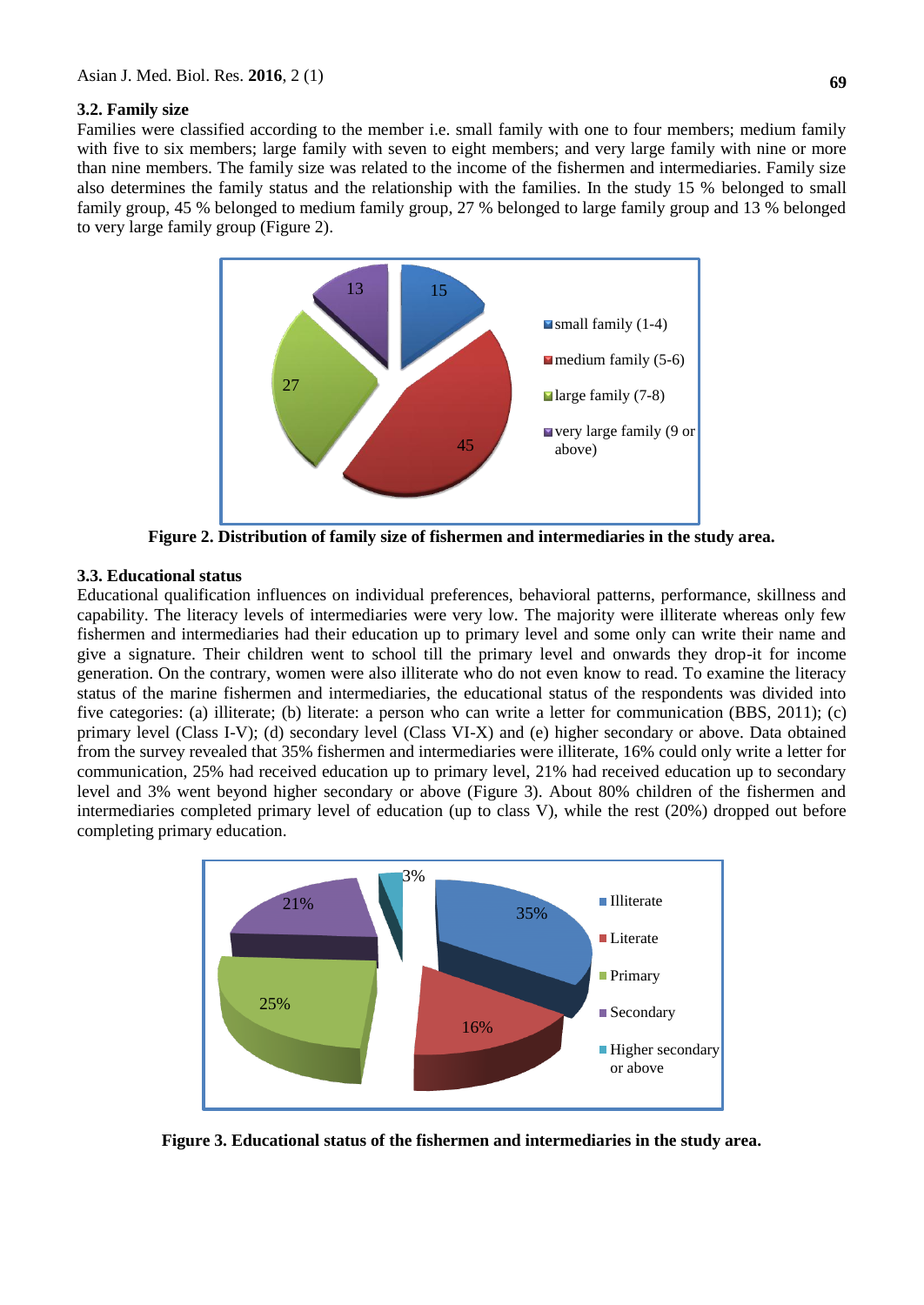#### **3.4. Daily income pattern**

Daily income is the most important factor for better understanding of socio-economic condition of the intermediaries. The daily income of the intermediaries varied from BDT 200 to BDT 800. During the peak harvesting period, BDT 400-500 per day was earned by 35 % fishermen and intermediaries. BDT 300-400, BDT 500-600, BDT 200-300, BDT 600-700 and BDT 700-800 per day was earned by 19 %, 16 %, 13%, 10 % and 7% fishermen and intermediaries (Figure 4). Respondents reported that there is positive correlation between income and expenditure. When the fish supply in the market decreased, the fishermen and intermediaries dropped to a low income group and thereby faced problems like poverty, illness of family members and diseases.



**Figure 4. Distribution of daily income pattern of fishermen and intermediaries in the study area.**

#### **3.5. Credit access issues**

The national and local Non-Government Organization (NGO) like BRAC, ASHA provide credit only to the organized poor members for purchasing fishing gears and boats where the interest rate varies from season to season. It is often argued that the amount of credit being provided by the NGOs was insufficient and not commensurate to the poor people's actual need. It was observed that after repayment 34% became self-sufficient (who did not need financial help), whereas 14% borrowed money from their neighbors, 17% from relatives, 24% from NGOs or bank again and 11% from co-operatives for their fishing business (Figure 5).



**Figure 5. Sources of credit facilities of fishermen and intermediaries for marketing marine fishes in the study area.**

### **3.6. Housing pattern**

Housing pattern is the indicator of one's economic capacity. The study revealed that 26% fishermen and intermediaries lived in houses made of bamboo with tin shed, 55% lived in tin shed house with tin wall. 14% households were contained straw components and 5% households contained building (Figure 6).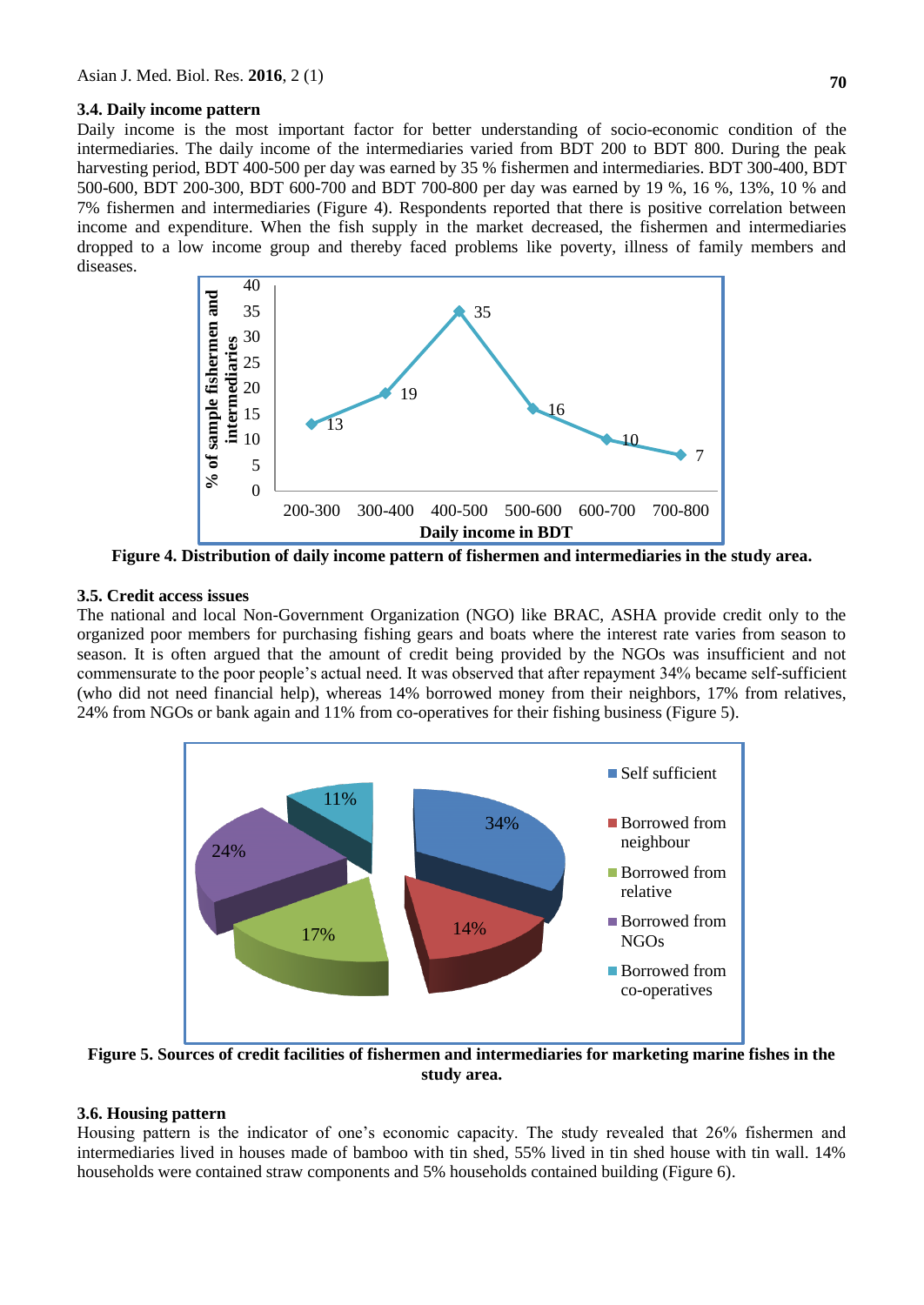

**Figure 6. Housing pattern of fishermen and intermediaries in the study area.**

### **3.7. Use of electricity, television/radio and mobile phone**

Electricity, television/radio and mobile phone facilities are also the determinants of family status. From the study it was observed that, 70% fishermen and intermediaries enjoyed the facilities of electricity. For recreation and news updates 55% fishermen and intermediaries used radio/ television. Although most of the fishermen and intermediaries were not so rich and poorly educated but about 95% had mobile phones to communicate with each other. Only 5% fishermen and intermediaries did not use mobile phones (Figure 7).



**Figure 7. Use of electricity, television/radio and mobile phone of the fishermen and intermediaries in the study area.**

#### **3.8. Sanitary facilities**

It was observed that sanitary conditions of the fishermen and intermediaries were very poor. 20 % fishermen and intermediaries had sanitation built in sand, 59% had sanitation built in half bricks and 16 % had sanitation built in bricks and 5% had no sanitary facilities (Figure 8).



**Figure 8. Sanitary facilities of the fishermen and intermediaries in the study area.**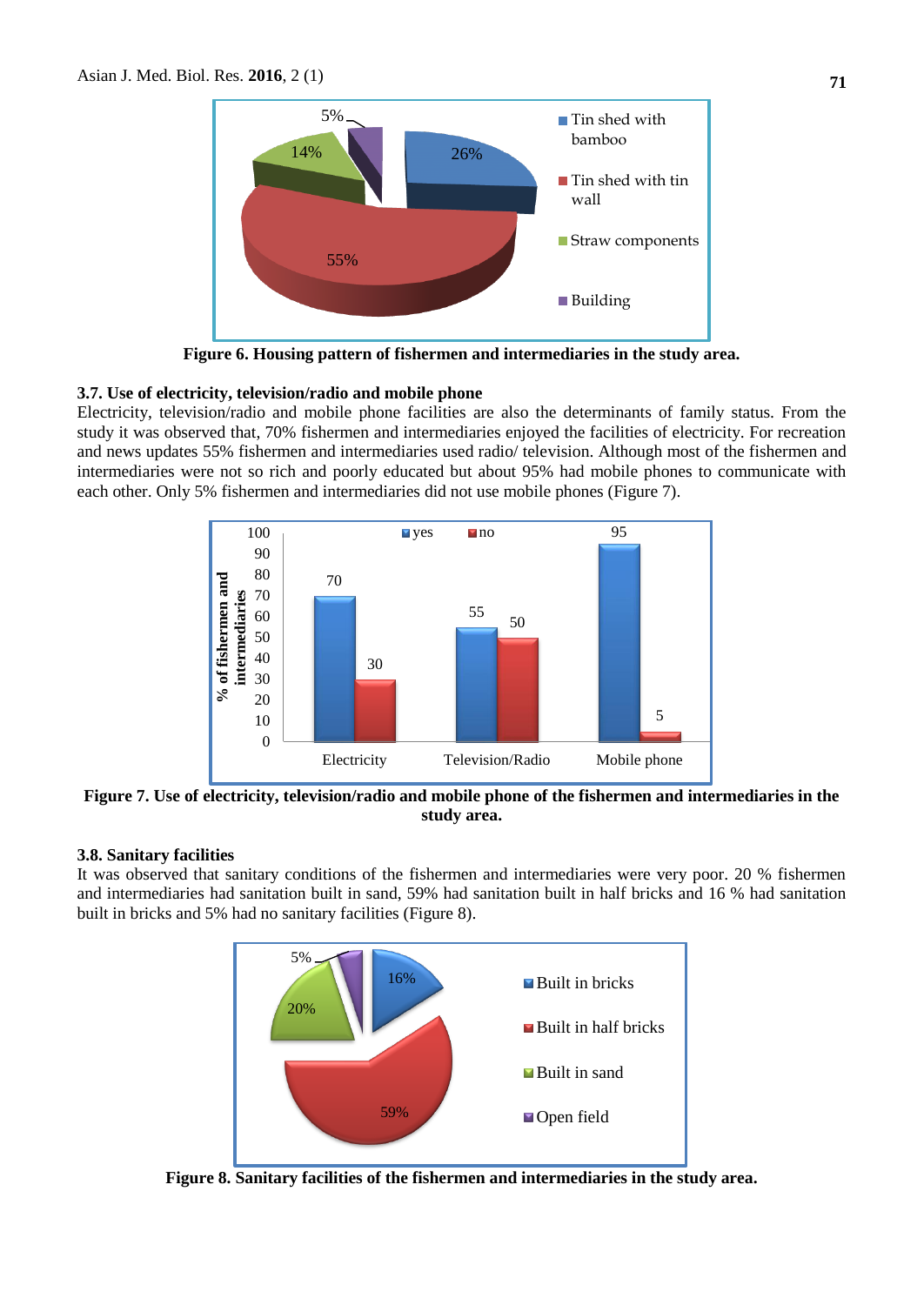### **3.9. Constraints in the fishing community**

Socio economic constraints such as low income, illiteracy, child education, nutrition, fuel for cooking, house building materials, lack of capital and the increasing fishing pressure etc. were mentioned by fishermen and intermediaries.

#### **4. Discussion**

From the study found that, the highest 40 % of total respondents were age group of 31 to 40 years and lowest 9 % were at below age 20 years. The highest 45 % was prevailing in 5-6 members group. Study is more or less similar with (Mursheduzzaman, 2007), who reported that, age group of 31-40 years was the highest 50.00% of fishermen. Highest 35% fishermen and intermediaries were illiterate and only 3% went beyond higher secondary level. Due to illiteracy they are not aware of the socio-economic condition of them and they are unable to change their condition. Similarities found with the previous findings of (Hossain, 2001) who reported that, 65% riverine fishermen were illiterate, and 5% had only secondary level.

During the full harvesting time the highest 35% fishermen and intermediaries earned BDT 400-500 per day and only 7% earned BDT 700-800 per day. Fishermen whose have own boat, net had the high income and intermediaries whose had own credit facilities get high amount of money. Intermediaries earned more BDT in the marketing chain of the marine fishes because they increased the price of fishes in different ways. Daily income differs from the (Rahman *et al.*,2012) who reported that the highest number (46%) of the fishers' daily income ranged between BDT 200 to 300 in the Nijhum Island under Hatiya upazilla of Noakhali district in Bangladesh. Present studies were done for fishermen and intermediaries interview and Rahman *et al*., 2012 only interviewed the fishermen. The incomes of intermediaries were more than the income of the Fishermen. Besides (Rahman *et al.*, 2012) conducted the study about 3 years ago from the present study and the price of fishes were increased by 3 years and the income of fishermen and intermediaries were also increased.

At the present study found that, 34% fishermen and intermediaries were self-sufficient and rest were borrowed money from different sources. Similar data found from CPP (Compartmentalization Pilot Project), 1996; reported 70% of the fishermen borrowed money from moneylenders in Tangail District. Highest 55% fishermen and intermediaries lived in houses made of tin shed with tin wall and only 5% lived in building. Fishermen and intermediaries with low income cannot build the building house thus the housing conditions were moderate. Hossain *et al.* (2002) also reported that 55% households were tin shed with tin wall and 2% household were containing building in Teknaf area 70% fishermen and intermediaries had electricity facility, 50% had radio/ television. Although most of the fishermen and intermediaries are not so rich and educated but about 95% have the mobile phone to communicate each other. It was a great improvement for the fishermen and intermediaries that they were introduced with radio, television and mobile phone that helped them in improving their livelihood status.

#### **5. Conclusions**

Socio-economic condition of the fishermen and intermediaries are not satisfactory and not improved with the time due to loan of high interest, illiteracy, worse weather condition, more intermediaries in the marketing chain etc. If fishermen and intermediaries cannot get education, loan of low interest, proper health and sanitation facilities, their socio-economic condition never be improved. Government and non-government organizations have to take proper steps to improve their socio economic condition by effective planning.

#### **Acknowledgements**

The authors gratefully acknowledge Upazilla Fisheries Officer, Cox's Bazar; Manager of BFDC, Cox's Bazar; fishermen and intermediaries in the study area, for providing valuable information.

#### **Conflict of interest**

None to declare.

#### **References**

Bangladesh Bureau of Statistics (BBS), 2011. Statistical year book of Bangladesh, Ministry of Planning, Government of the People's Republic of Bangladesh.

Chambers R, 1992. Rural Appraisal: Rapid, Relaxed and Participatory. IDS Discussion Paper No. 311, Institute of Development Studies (IDS), Brighton, UK.

CPP, 1996. Socio-economic profile of the professional fishermen and institutional organization.Final report, Bangladesh Water Development Board.Tangail.